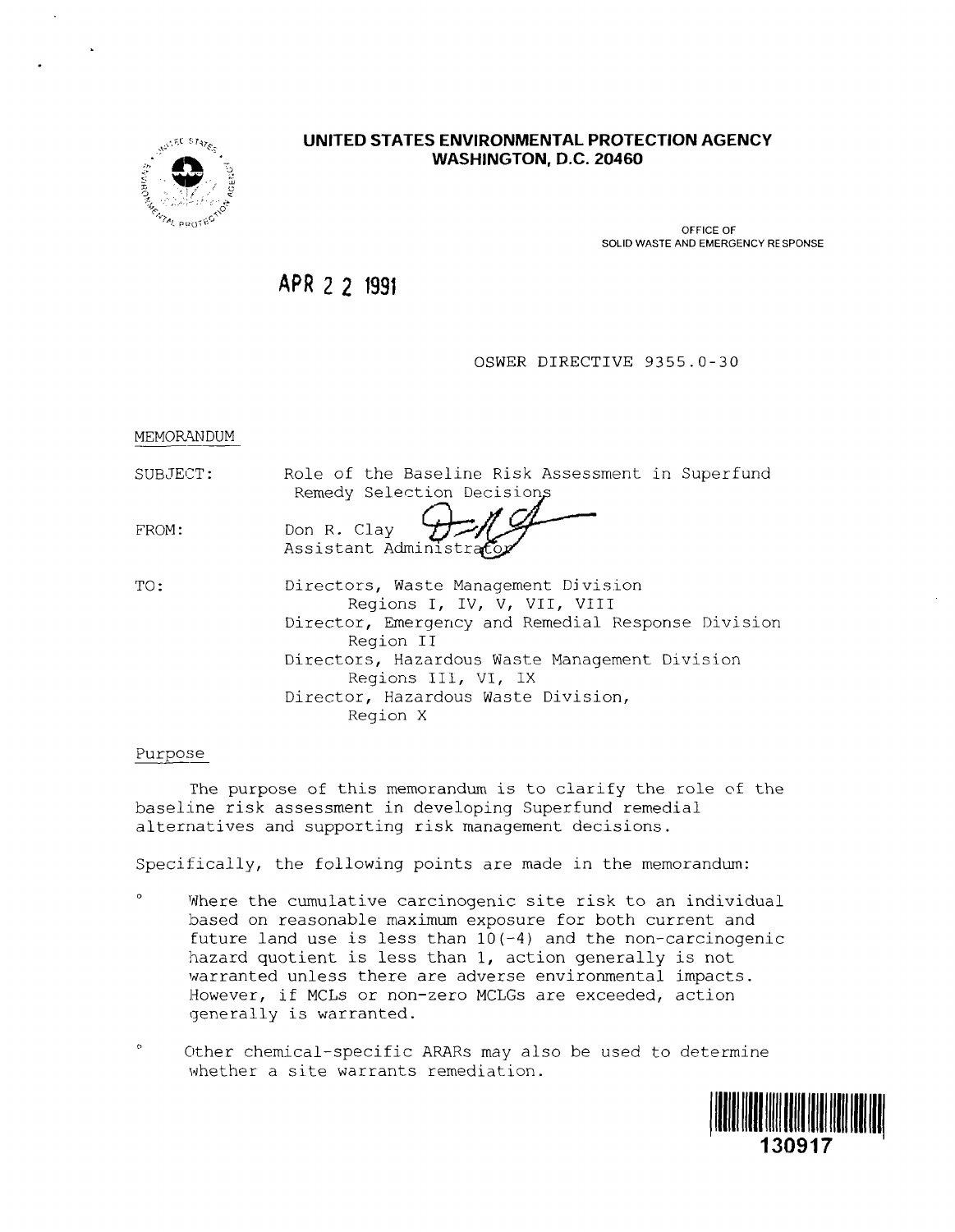- <sup>0</sup> A risk manager may also decide that a baseline risk level less than  $10(-4)$  is unacceptable due to site specific reasons and that remedial action is warranted.
- <sup>0</sup> Compliance with a chemical-specific ARAR generally will be considered protective even if it is outside the risk range (unless) there are extenuating circumstances such as exposure to multiple contaminants or pathways of exposure).
- <sup>0</sup> The upper boundary of the risk range is not a discrete line at  $1 \times 10 (-4)$ , although EPA generally uses  $1 \times 10 (-4)$  in making risk management decisions. A specific risk estimate around  $10(-4)$  may be considered acceptable if justified based on site-specific conditions.
- <sup>0</sup> The ROD should clearly justify the use of any non-standard exposure factors and the need for remedial action if baseline risks are within the generally acceptable risk range. The ROD should also include a table listing the final remediation goals and the corresponding risk level for each chemical of concern.

#### Background

The 1990 National Contingency Plan (NCP) (55 Fed. Req. 8665-8865(Mar. 8, 1990)) calls for a site-specific baseline risk assessment to be conducted, as appropriate, as part of the remedial investigation(Section 300.430(d)(1)). Specifically, the NCP states that the baseline risk assessment should "characterize the current and potential threats to human health and the environment that may be posed by contaminants migrating to ground water or surface water, releasing to air, leaching through soil, remaining in the soil, and bioaccumulating in the food chain" (Section  $300.430(d)(4)$ ). The primary purpose of the baseline risk assessment is to provide risk managers with an understanding of the actual and potential risks to human health and the environment posed by the site and any uncertainties associated with the assessment. This information may be useful in determining whether a current or potential threat to human health or the environment exists that warrants remedial action.

The "Risk Assessment Guidance for Superfund: Volume I, Human Health Evaluation Manual - Part A" (HHEM) (EPA/540/1-89/002) provides guidance on how to conduct the human health portion of the baseline risk assessment. Volume II of the "Risk Assessment Guidance for Superfund" the "Environmental Evaluation Manual" (EPA/540/1-89/001) and the companion manual, "Ecological Assessment of Hazardous Waste Sites: A Field and Laboratory Reference" (EPA/600/3-89/013) provide guidance on conducting the environmental portion of the baseline risk assessment. Other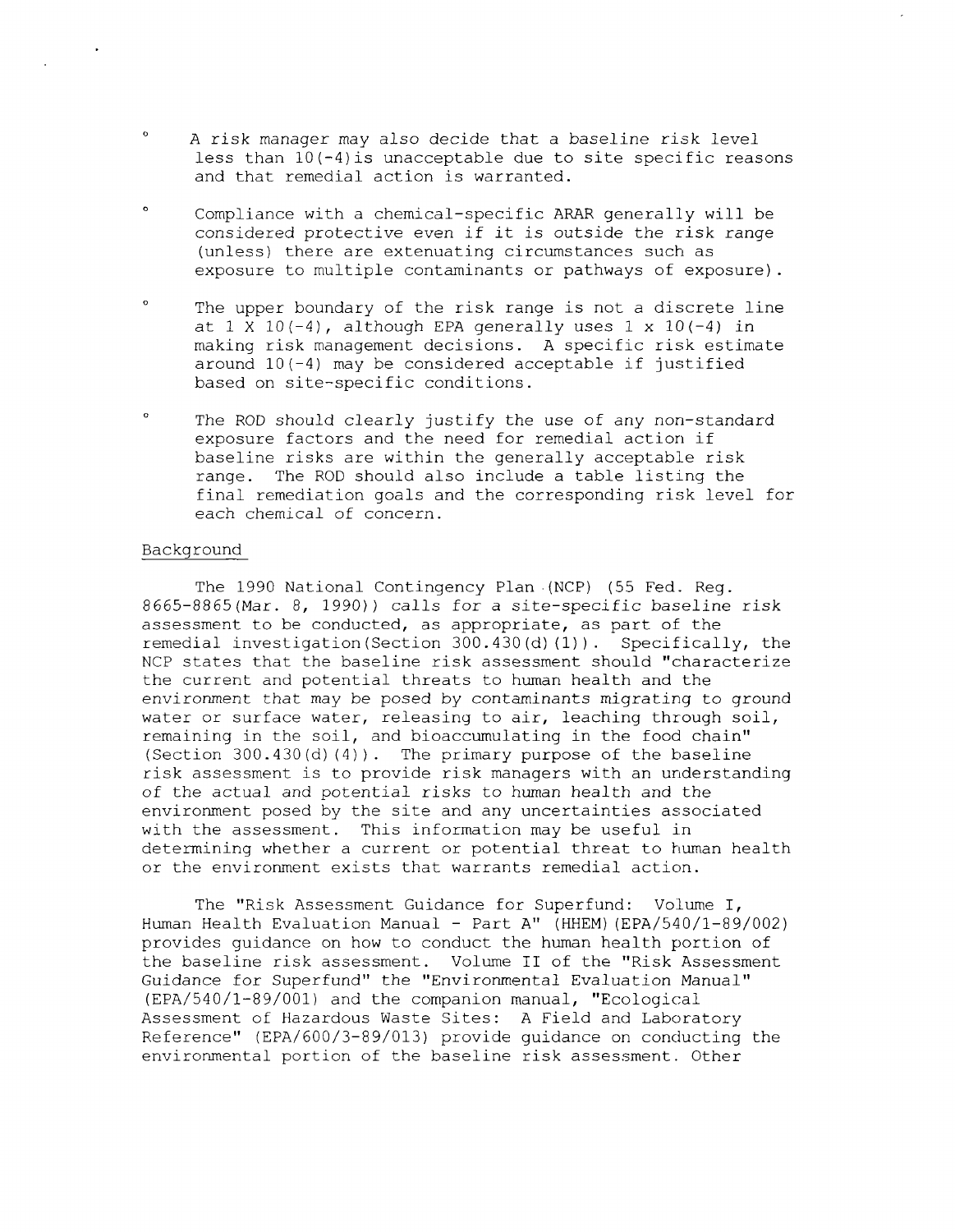pertinent guidance includes the "Guidance for Conducting Remedial Investigations and Feasibility Studies Under CERCLA" (RI/FS guidance, EPA/540/G-89/004), which describes how the baseline risk assessment fits into the overall RI/FS process. "Guidance on Preparing Superfund Decision Documents" (ROD guidance) (EPA/624/1-87/001) provides information on how to document the results of the baseline risk assessment in the ROD.

#### Objective

The objective of this memorandum is to provide further guidance on how to use the baseline risk assessment to make risk management decisions such as determining whether remedial action under CERCLA Sections 104 or 106 is necessary. This memorandum also clarifies the use of the baseline risk assessment in selecting appropriate remedies under CERCLA Section 121, promotes consistency in preparing site-specific risk assessments, and helps ensure that appropriate documentation from the baseline risk assessment is included in Superfund remedy selection documents.

#### Implementation

#### RISKS WARRANTING REMEDIAL ACTION

Whenever there is a release or substantial threat of release of a hazardous substance into the environment (or a release or threat of release into the environment of a pollutant or contaminant "which may present an imminent and substantial danger to public health or welfare"), Section 104 (a) (1) of CERCLA provides EPA with the authority to take any response action consistent with the National Contingency Plan it deems necessary to protect public health or welfare or the environment. Section 106 of CERCLA grants EPA the authority to require potentially responsible parties (or others) to perform removal or remedial actions "when the President determines that there may be an imminent and substantial endangerment to the public health or welfare or the environment because of an actual or threatened release of a hazardous substance form a facility."

As a general policy and in order to operate a unified Superfund program, EPA generally uses the results of the baseline risk assessment to establish the basis for taking a remedial action using either Section 104 or 106 authority. EPA may use the results of the baseline risk assessments to determine whether a release or threatened release poses an unacceptable risk to human health or the environment that warrants remedial action and to determine if a site presents an imminent and substantial endangerment. The risk assessment methodology for all sites should be the same regardless of whether the RI/FS or remedial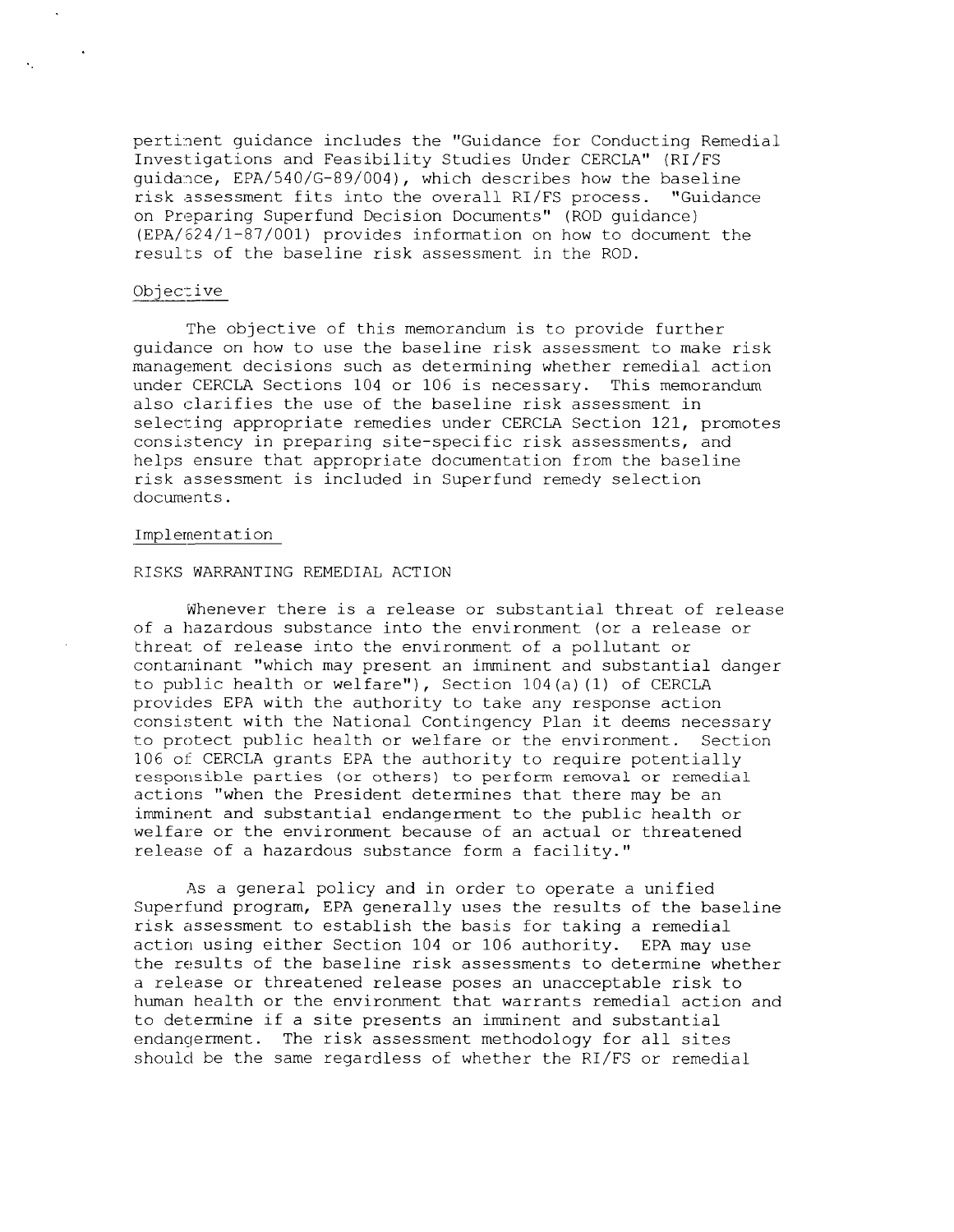design and remedial action is performed by EPA or potentially responsible parties.

 $\Delta$ 

Generally, where the baseline risk assessment indicates that a cumulative site risk to an individual using reasonable maximum exposure assumptions for either current or future land use exceeds the  $10 (-4)$  lifetime excess cancer risk end of the risk range, action under CERCLA is generally warranted at the site. For sites where the cumulative site risk to an individual based on reasonable maximum exposure for both current and future land use is less than  $10(-4)$ , action generally is not warranted, but may be warranted if a chemical specific standard that defines acceptable risk is violated or unless there are noncarcinogenic effects or an adverse environmental impact that warrants action. A risk manager may also decide that a lower level of risk to human health is unacceptable and that remedial action is warranted where, for example, there are uncertainties in the risk assessment results. Records of Decision for remedial actions taken at sites posing risks within the  $10(-4)$  to  $10(-6)$  risk range must explain why remedial why remedial action is warranted.

The cumulative site baseline risk should include all media that the reasonable maximum exposure scenario indicates are appropriate to combine and should not assume that institutional controls or fences will account for risk reduction. For noncarcinogenic effects of toxicants, unacceptable risk occurs when exposures exceed levels which represent concentrations to which the human population, including sensitive subgroups, may be exposed without adverse effect during a lifetime or part of a lifetime, as appropriate to address teratogenic and developmental effects.

Chemical specific standards that define acceptable risk levels (e.g., non-zero MCLGs, MCLs) also may be used to determine whether an exposure is associated with an unacceptable risk to human health or the environment and whether remedial action under Section 104 or 106 is warranted. For ground water actions, MCLs and non-zero MCLGs will generally be used to gauge whether remedial action is warranted.

EPA uses the general  $10(-4)$  to  $10(-6)$  risk range as a "target range" within which the Agency strives to manage risks as part of a Superfund cleanup. Once a decision has been made to make an action, the Agency has expressed a reference for cleanups achieving the more protective end of the range  $(i.e., 10(-6))$ , although waste management strategies achieving reductions in site risks anywhere within the risk range may be deemed acceptable by the EPA risk manager. Furthermore, the upper boundary of the risk range is not a discrete line at  $1 \times 10(-4)$ , although EPA generally uses  $1 \times 10(-4)$  in making risk management decisions. A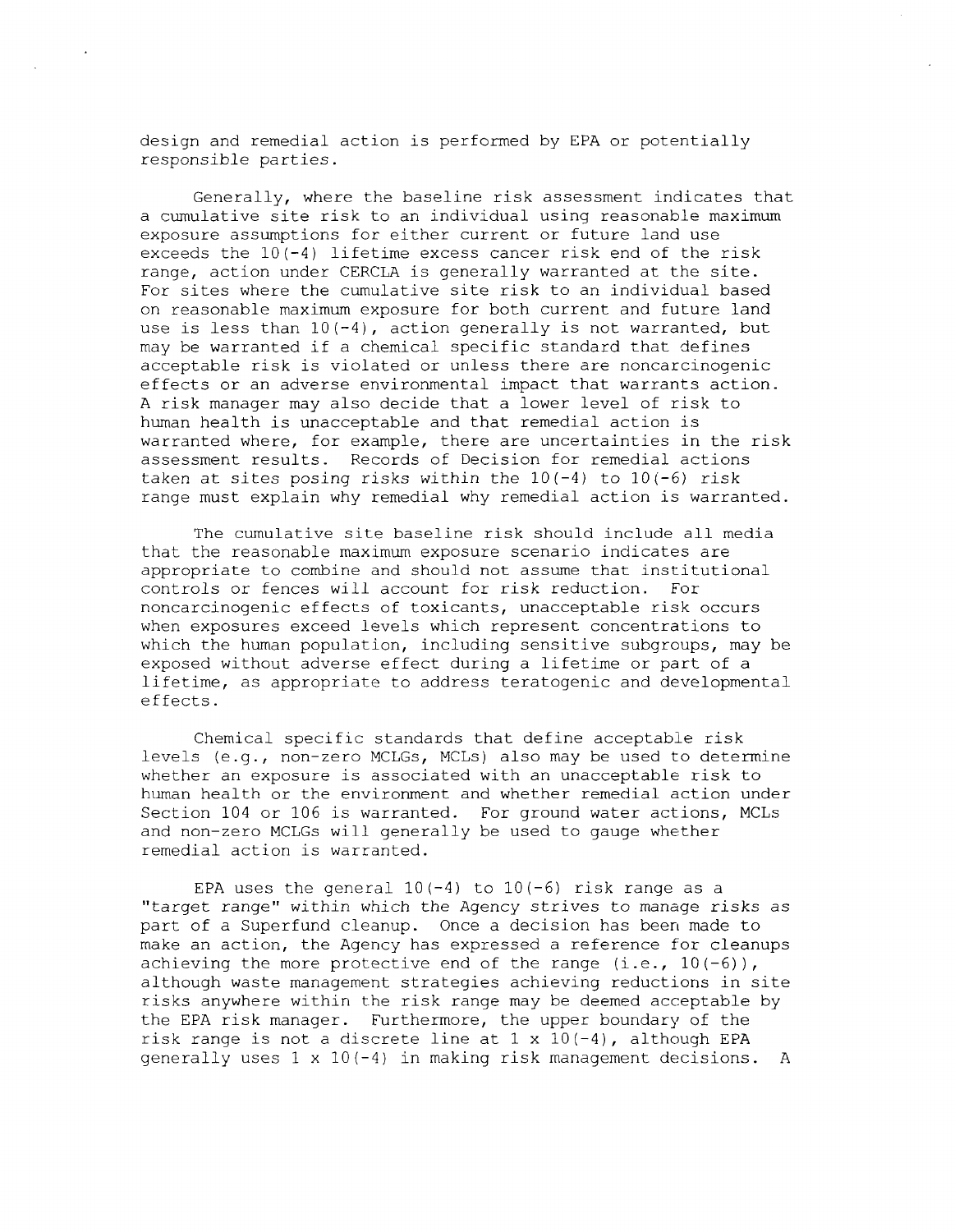specific risk estimate around  $10(-4)$  may be considered acceptable if justified based on site-specific conditions, including any remaining uncertainties on the nature and extent of contamination and associated risks. Therefore, in certain cases EPA may consider risk estimates slightly greater than  $1 \times 10(-4)$  to be protective.

When an ARAR for a specific chemical (or in some cases a group of chemicals) defines an acceptable level of exposure, compliance with the ARAR will generally be considered protective even if it is outside the risk range (unless there are extenuating circumstances such as exposure to multiple contaminants or pathways of exposure). Conversely, in certain situations EPA may determine that risks less than  $1 \times 10(-4)$  are not sufficiently protective and warrant remedial action.

Where current conditions have not resulted in a release posing risks that warrant action but there is a significant possibility that a release will occur that is likely to result in an unacceptable risk, remedial action may also be taken. The significance of the potential future release may be evaluated in part based on the quantities of material at the site and the environmental setting.

### RISKS CONSIDERED IN RISK MANAGEMENT DECISION

As noted above, both current and reasonably likely future risks need to be considered in order to demonstrate that a site does not present an unacceptable risk to human health and the environment. An adequate consideration of future risk may necessitate the assessment of risks assuming a land use different from that which currently exists at the site. The potential land use associated with the highest level of exposure and risk that can reasonably be expected to occur should be addressed in the baseline risk assessment. Further, this land use and these exposure assumptions should be used in developing remediation goals..

The preamble to the NCP states that EPA will consider future land use as residential in many cases. In general, residential areas should be assumed to remain residential; and undeveloped areas can be assumed to be residential in the future unless sites are in areas where residential land use is unreasonable. Often the exposure scenarios based on potential future residential land use provide the greatest risk estimates (e.g., reasonable maximum exposure scenario) and are important considerations in deciding whether to take action (55 Fed. Reg. at 8710) .

However, the NCP also states that "the assumption of future residential land use may not be justifiable if the probability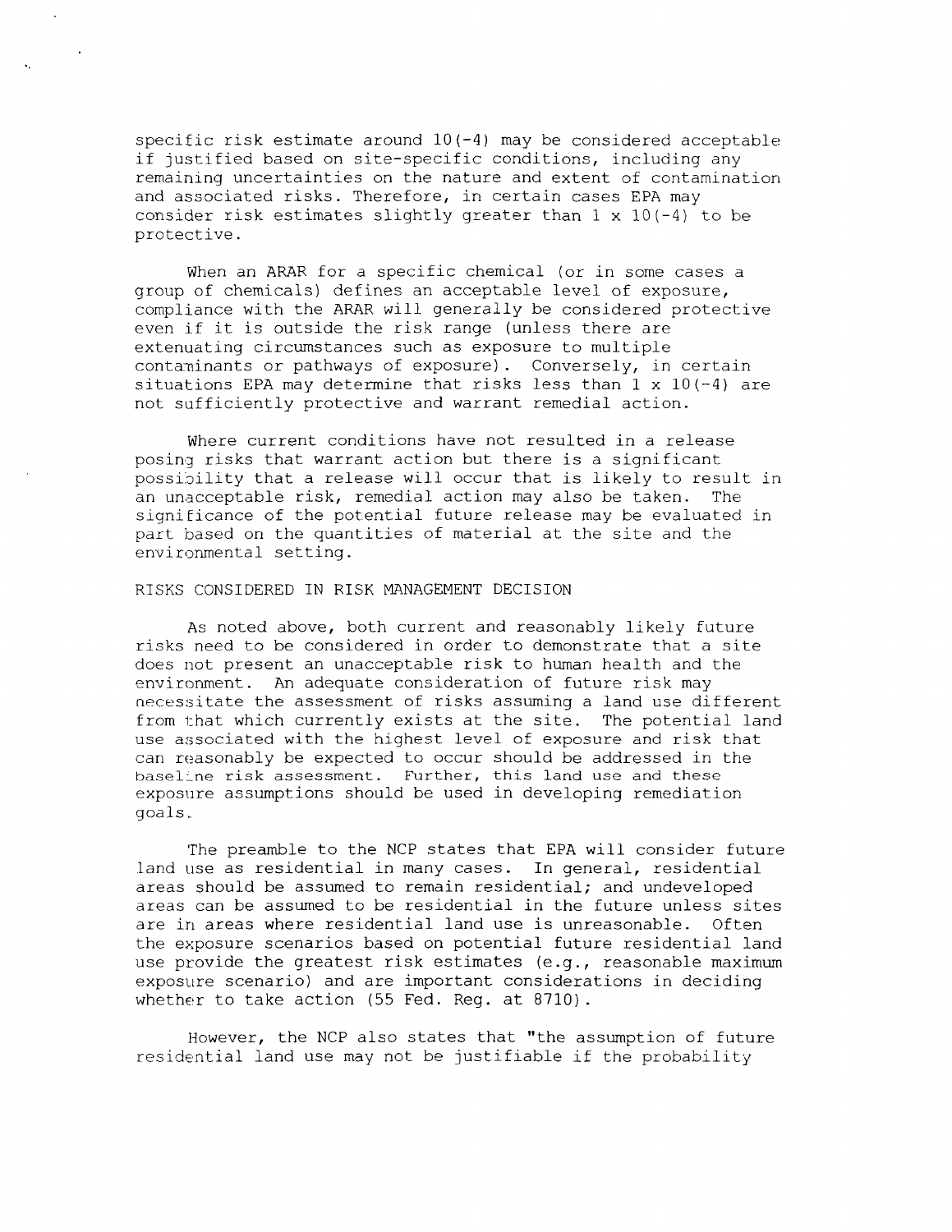that the site will support residential use in the future is small. "Sites that are surrounded by operating industrial facilities can be assumed to remain as industrial area unless there is an indication that this is not appropriate. Other land uses, such as recreational or agricultural, may be used, if appropriate. When exposures based on reasonable future land use are used to estimate risk, the NCP preamble states that the ROD "should include a qualitative assessment of the likelihood that the assumed future land use will occur" (55 Fed. Reg. at 8710).

Unacceptable environmental risks also may prompt remedial action and may occur where there is no significant risk to human health. Threats or potential threats to sensitive habitats, such as wetlands, and critical habitats of species protected under the Endangered Species Acts are especially important to consider when determining whether to take an action under CERCLA Section 104 or 106. Ambient Water Quality Criteria for aquatic organisms are chemical-specific standards that will generally be considered when determining whether to take an action based on the environmental risk of releases to surface waters.

## NO-ACTION DECISIONS

If the baseline risk assessment and the comparison of exposure concentrations to chemical-specific standards indicates that there is no unacceptable risk to human health or the environment and that no remedial action is warranted, then the CERCLA Section 121 cleanup standards for selection of a Superfund remedy, including the requirement to meet applicable or relevant and appropriate requirements (ARARs), are not triggered. CERCLA section 121 (a) requires only that those remedial actions that are "determined to be necessary ... Under section 104 or ... 106 ...be selected in accordance with section 121." If EPA determines that an action is necessary, the remedial action must attain ARARs, unless a waiver is invoked. Of course, sites that do not warrant action under CERCLA sections 104 or 106 may warrant action under another State or Federal statute, such as RCRA subtitle D requirements for the appropriate closure of a solid waste landfill.

The decision not to take action at an NPL site under section 104 and 106 should also be documented in a ROD. The decision documentation process should include the preparation of a proposed plan for public comment, ROD and eventually a closeout report and Federal Register deletion notice.

#### POINT OF DEPARTURE WHEN ACTION WARRANTED

Once remedial action has been determined to be warranted,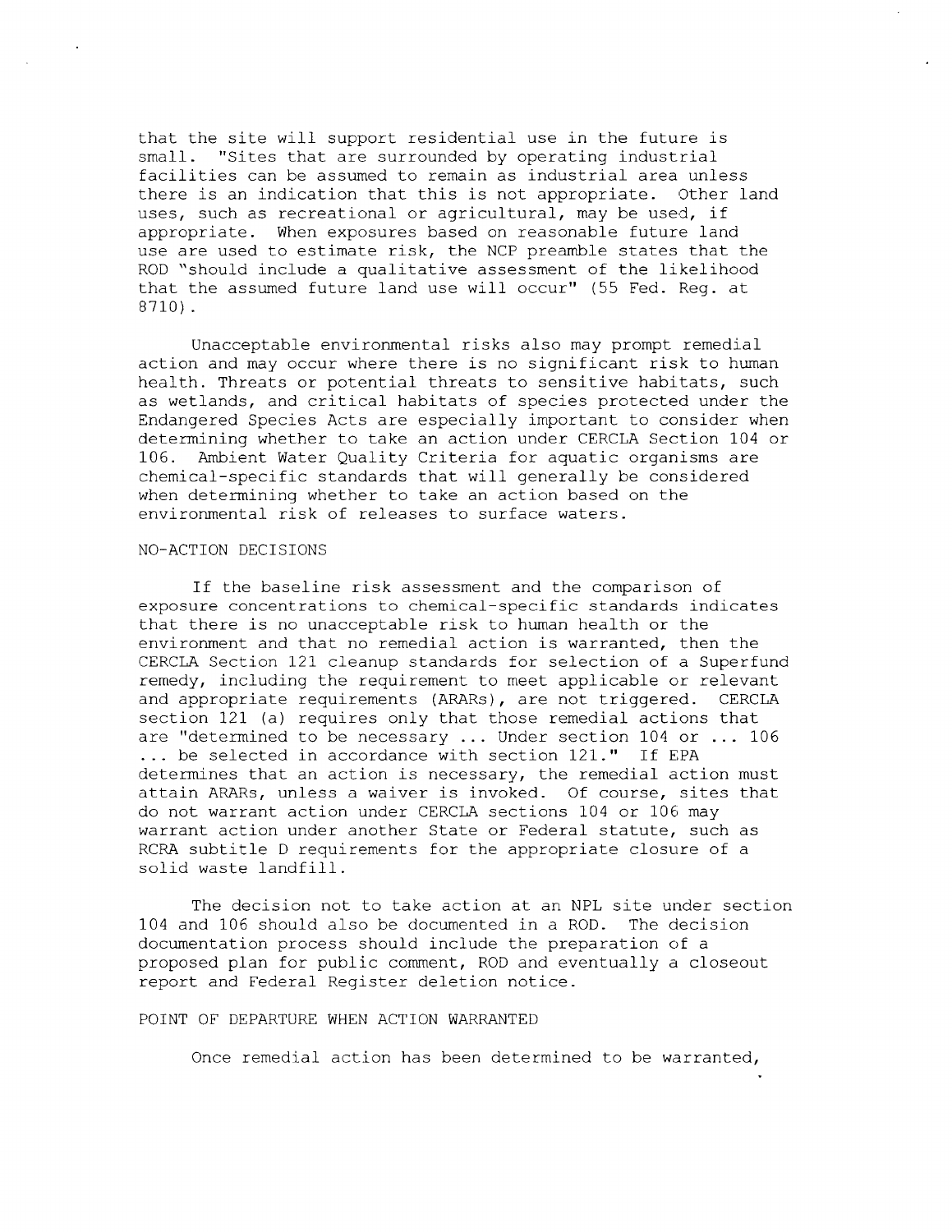the results of the baseline risk assessment may be used to modify preliminary remediation goals. These preliminary goals are developed at scoping based on ARARs and the  $10(-6)$  cancer risk point of departure pursuant to NCP section  $300.430(e)(2)(I)$ .

# USE OF BASELINE RISK ASSESSMENT TO MODIFY PRELIMINARY REMEDIATION GOALS

Remediation goals developed under CERCLA section 121 are generally medium-specific chemical concentrations that will pose no unacceptable threat to human health and the environment, preliminary remediation goals are developed early in the RI/FS process based on ARARs and other readily available information, such as concentrations associated with  $10 (-6)$  cancer risk or a hazard quotient equal to one for noncarcinogens calculated from EPA toxicity information. These preliminary goals may be modified based on results of the baseline risk assessment, which clarifies exposure pathways and may identify situations where cumulative risk of multiple contaminants or multiple exposure pathways at the site indicate the need for more or less stringent cleanup levels than those initially developed as preliminary remediation goals. In addition to being modified based on the baseline risk assessment, preliminary remediation goals and the corresponding cleanup levels may also be modified based on the given waste management strategy selected at the time of remedy selection that is based on the balancing of the nine criteria used for remedy selection (55 Fed. Reg. at 8717 and 8718).

## EARLY AND INTERIM ACTIONS

Zarly operable unit actions (e.g., hot spot removal and treatment) and interim actions (e.g., temporary storage or ground water plume containment) may be taken to respond to an immediate site threat or to take advantage of an opportunity to significantly reduce risk quickly (55 Fed. Reg. at 8705). For example, an interim containment action may be particularly useful early in the process for complicated ground water remedial actions, where concentrations greater than MCLS provide a good indication that remediation of a potential drinking water source is necessary; such quick remedial action is important to prevent further spread of the contaminant plume while a final ground water remedy is being developed.

Early and interim action RODs do not require a completed baseline risk assessment, although enough information must be available to demonstrate the potential for risk and the need to take action. Data sufficient to support the interim action decision can be extracted from the ongoing RI/FS for the site and set out in a focused feasibility study or other appropriate document that includes a short analysis of a limited number of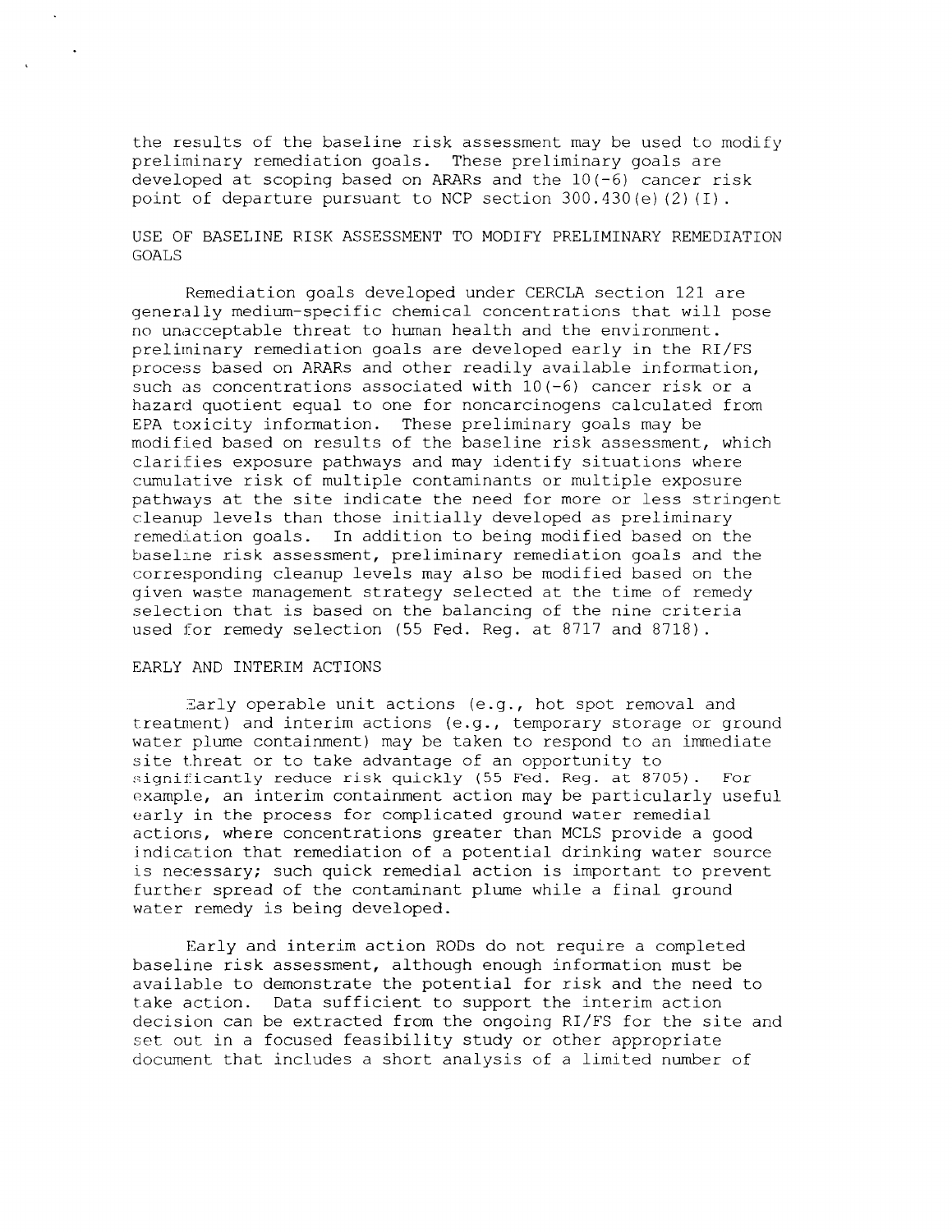alternatives (55 Fed. Reg. at 8704). These data should include a summary of contaminants of concern, concentrations and relevant exposure information. A discussion should accompany these data explaining the need for immediate remedial action based on the presence of contamination that, if left unaddressed in the short-term, either contributes immediate risk or is likely to contribute to increased site risk or degradation of the environment/ natural resources. The early and interim action RODs should note that some exposure pathways at the site may not be addressed by the action.

An interim action ROD eventually must be followed by a subsequent ROD for that operable unit based on the complete RI/FS, that includes the baseline risk assessment, in order to document long-term protection of human health and the environment at that portion of the site. The interim action ROD, however, should demonstrate qualitatively (and quantitatively if possible) that there is a risk or potential for risk and explain how the temporary measures selected will address a portion of this risk.

### DOCUMENTATION OF BASELINE RISK ASSESSMENT RESULTS IN THE ROD

The Summary of Site Risks section of the ROD should include a discussion of the risks associated with current and future land use and a table presenting these risk levels for each exposure medium (e.g., direct contact with soil by .potential future residents exposed via incidental soil ingestion and dermal contact). In some situations, risks from exposure via more than one medium (e.g, soil and drinking water) will affect the same potentially exposed individual at the same time. It is appropriate in these situations to combine the risk that an individual may be exposed to from a site.

In addition to summarizing the baseline risk assessment information, the ROD (except no-action RODs) should include how remedial alternatives will reduce risks by achieving cleanup levels through treatment or by eliminating exposures through engineering controls for each contaminant of concern in each appropriate medium.

The Comparative Analysis should include a discussion of each of the nine criteria; consideration of risk is part of the discussion of several of the criteria. The discussion of overall protection of human health and the environment should include a discussion of how the remedy will eliminate, reduce, or control risks identified in the baseline risk assessment posed through each pathway and whether exposure levels will be reduced to acceptable levels. For example, if direct human contact with contaminated soil is identified as a significant risk at a site, the ROD (except no-action RODs) should indicate how the selected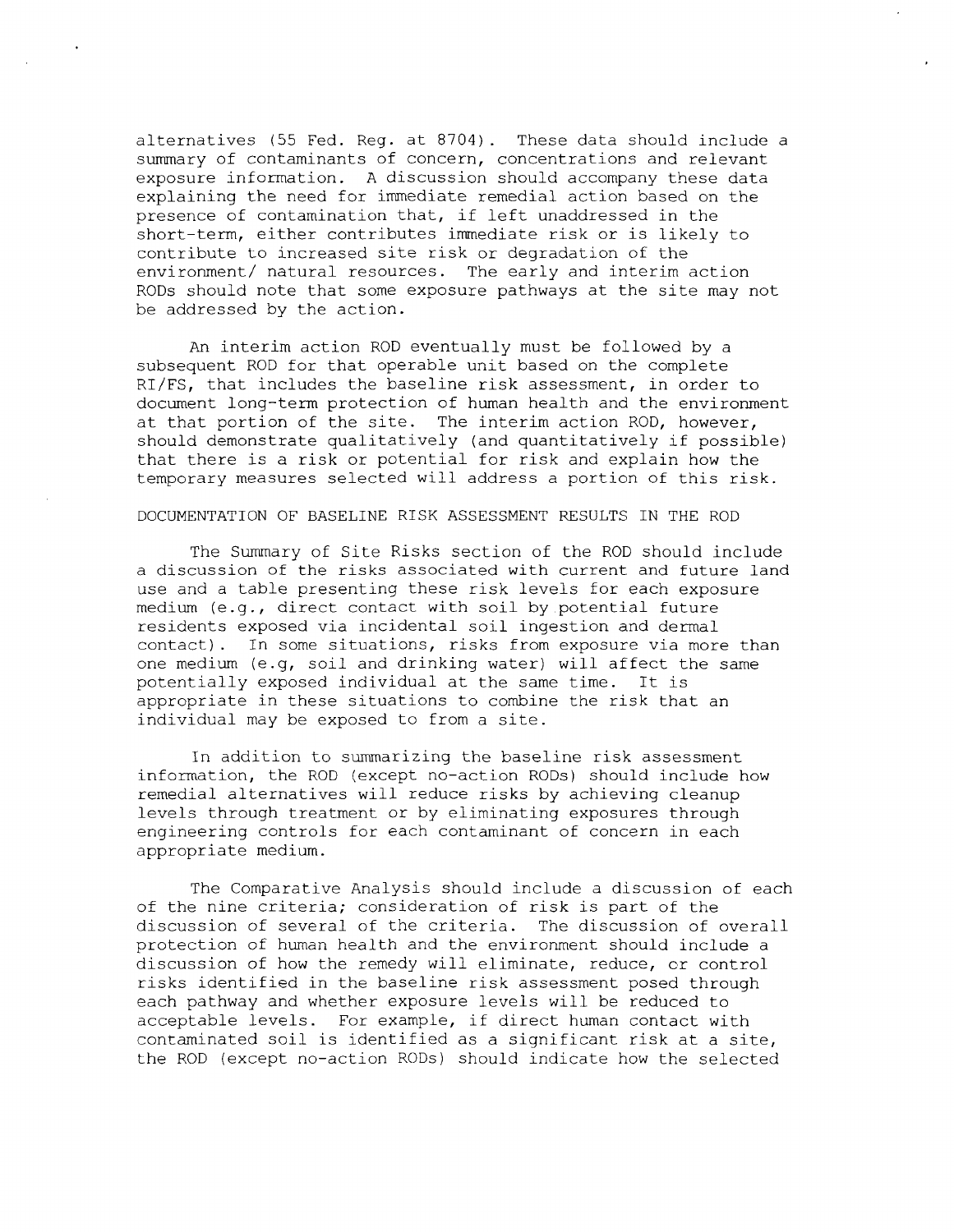remedy will eliminate or control exposures to ensure protection of human health. The discussion of long-term effectiveness and permanence should include, where appropriate, an assessment of the residual risk from untreated residual waste remaining at the site. The short-term effectiveness discussion should address risks during remedial action to those on-site and nearby.

Finally, that part of the Decision Summary in the ROD that focuses on the selected remedy should show:

- the chemical-specific remediation level and corresponding chemical-specific risk level(s) to be attained at the conclusion of the response action and the points (or area) of compliance for the media being addressed; and
- ° The lead agency's basis for the remediation levels (e.g., risk calculation, ARARs).

The attached table, "Remediation levels and Corresponding Risks," provides a direct means of displaying this information for health risks and, where appropriate, environment protection (Table 1). The table should be completed for all media for which the ROD selects final cleanup levels. The table should serve as a summary of text in the selected remedy section of the ROD Decision Summary. For interim action RODs, only qualitative statenents may be possible.

Additional guidance on the baseline risk assessment and its role in remedy selection is available from several sources. For guidance on the baseline risk assessment contact:

David Bennett, Chief Toxics Integration Branch (OS-230) Hazardous Site Evaluation Division Office of Emergency and Remedial Response phone: (FTS) or (202) 475-9486.

For additional guidance on the interaction of the baseline risk assessment and Superfund remedy selection, contact:

David Cooper Remedial Operations and Guidance Branch (OS-220W) Hazardous Site Control Division Office of Emergency and Remedial Response phone: (FTS) 398-8361 commercial phone: (703) 308-8361.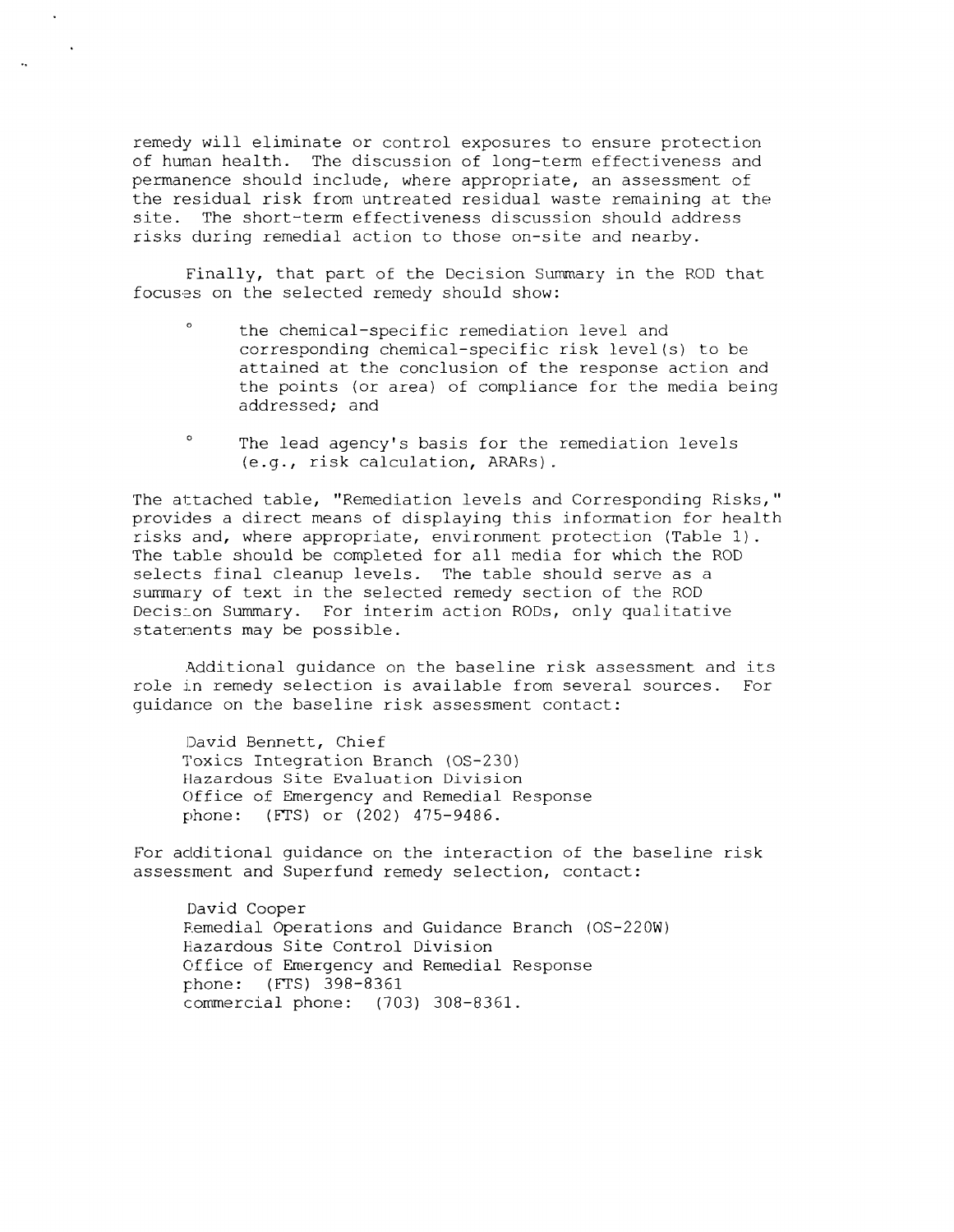For guidance on enforcement-lead sites contact:

Stephen Ells Guidance and Evaluation Branch (OS-510) CERCLA Enforcement Division Office of Waste Programs Enforcement phone: (FTS) or (202) 475-9803.

\_\_\_\_\_\_\_\_\_\_\_\_\_\_\_\_\_\_\_\_\_\_\_\_\_\_\_\_\_

NOTICE: The policies set out in this memorandum are intended solely as guidance. They are not intended, nor can they be relied upon, to create any rights enforceable by any party in litigation with the United States. EPA officials may decide to follow the guidance provided in this memorandum, or to act at variance with the guidance, based on an analysis of specific site circumstances. Remedy selection decisions are made and justified on a case-specific basis. The Agency also reserves the right to change this guidance at any time without public notice.